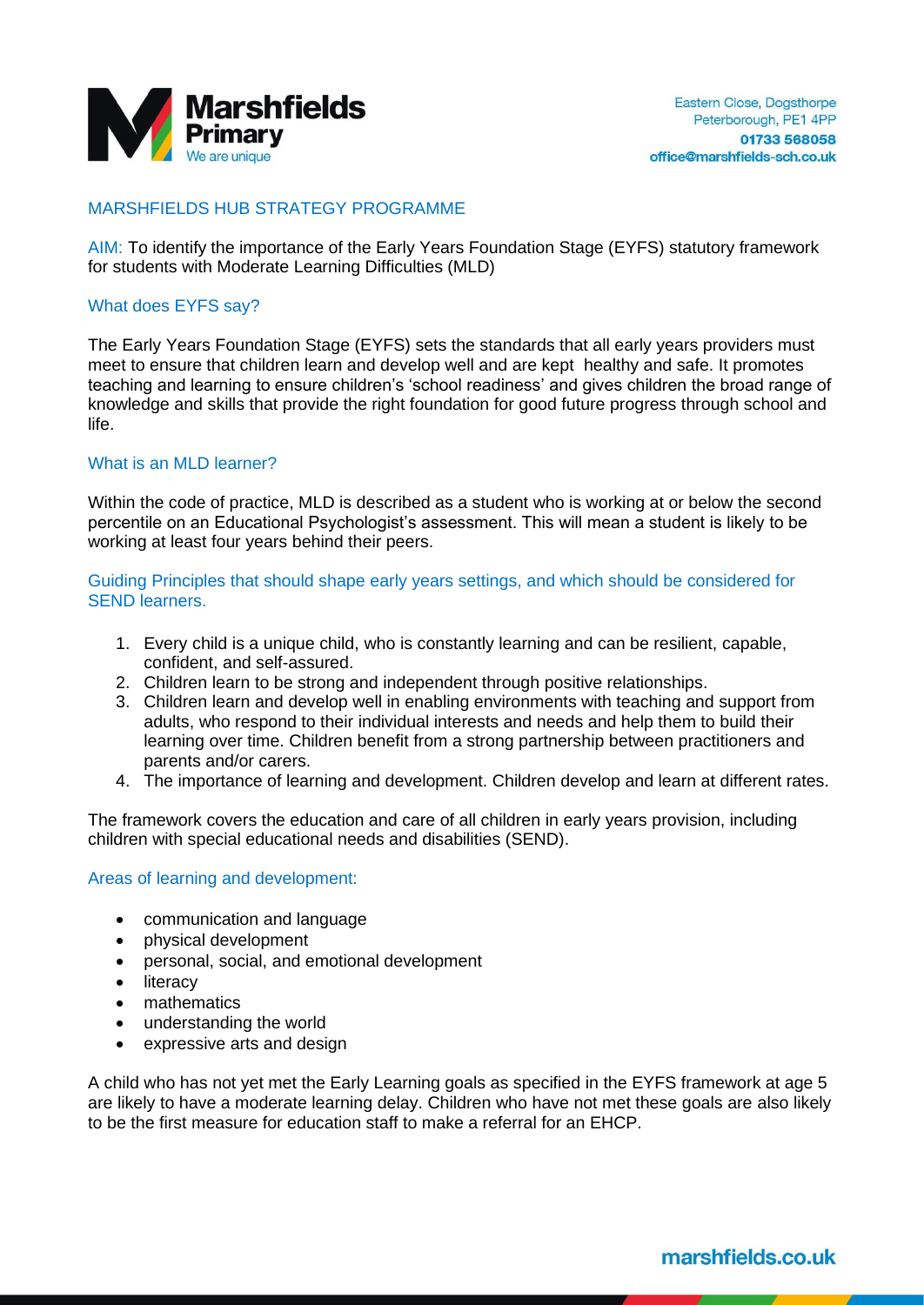

In all cases the information gathered should be used to plan a challenging and enjoyable experience for each child.

It is recommended that learning is through:

- playing and exploring
- active learning
- creating and thinking critically

In an early years setting this can be visualized with the various learning and activities set out for children to explore.



A child who has not yet met these milestone as they enter school will be disadvantaged. To close the gap Quality First teaching (QTF) must be employed. High-quality teaching is always the first step in all learning environments. Interventions can be exceptional however they do not compensate for the lack of good quality teaching.

What might 'teaching and learning' look like for a child older than age 5 that has been recognized as having MLD? Its likely they have not these the milestones.

#### Some examples:

| <b>Milestone</b><br>expected by age          | Being able to                                                                                                                  | What can an adult do to support an<br>older MLD child reaching EYFS<br>milestones?                                                                     |
|----------------------------------------------|--------------------------------------------------------------------------------------------------------------------------------|--------------------------------------------------------------------------------------------------------------------------------------------------------|
| Listening,<br>Attention and<br>understanding | Listen attentively, respond to<br>relevant questions, make comments,<br>hold back and forth conversations.                     | Talk opportunities to promote listening<br>and time to respond. Modelling of<br>speech.                                                                |
| Speaking                                     | Participate in small groups, offering<br>their own ideas, offer explanations,<br>use full sentences including correct<br>tense | Promote real life conversation, gently<br>model and correct incorrect use of<br>tense. No matter the activity 'engage<br>the child in a conversation'. |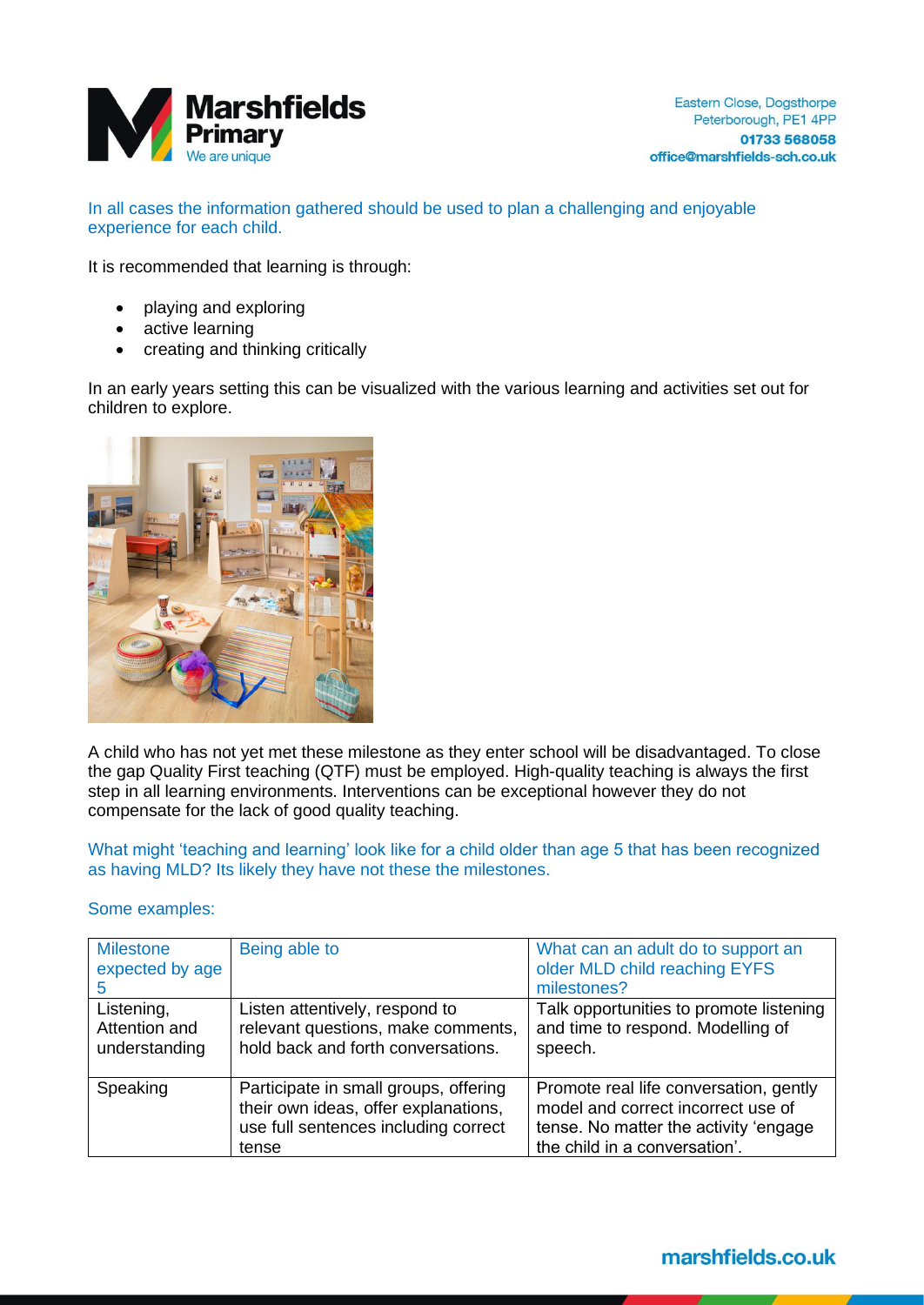

| Self-Regulation                                     | Show understanding of own feelings<br>and those of others, able to give<br>focused attention to what the teacher<br>says responding appropriately                                                        | A child who has missed this milestone<br>needs support to understand feelings.<br>Zones of Regulation and Connected<br>communities are two packages that<br>could be used.                                                                                                                                                                 |
|-----------------------------------------------------|----------------------------------------------------------------------------------------------------------------------------------------------------------------------------------------------------------|--------------------------------------------------------------------------------------------------------------------------------------------------------------------------------------------------------------------------------------------------------------------------------------------------------------------------------------------|
| Managing self                                       | Confident to try new activities, show<br>independence, resilience, and<br>perseverance in the face of<br>challenge. Manage own toileting,<br>basic hygiene, and personal needs                           | This comes with careful, safe, and<br>supportive learning environment. Its<br>far easier to say 'I can't do it' this will<br>have saved the child over prior years.<br>Careful planning to break this<br>negative cycle is required.                                                                                                       |
| <b>Building</b><br>relationships                    | Work and play cooperatively. Form<br>positive attachments                                                                                                                                                | Unstructured times require an<br>attentive adult to support the natural<br>development of play, structured<br>lessons require a clam, clutter free<br>consistent and safe learning<br>environment. One where its ok to<br>make learning mistakes. Think<br>therapeutic. Every moment of learning<br>times needs to be planned effectively. |
| Word reading<br>and Writing                         | Say each sound for all letters of<br>alphabet and at least 10 digraphs,<br>write correctly formed letters, spell<br>words that can be sounded out, write<br>simple phrases that can be read by<br>others | Emphasises the importance of the<br>adult role model at all times. Giving<br>lesson time over to revisiting these<br>early milestones in a fun and<br>interactive way.                                                                                                                                                                     |
| <b>Mathematics</b><br>and Number<br><b>Patterns</b> | Deep understanding of number to 10.<br>Subitise up to 5, Number bonds to 5<br>and some number bonds to 10.                                                                                               | Think about what you say as the<br>supporting adult, provide concrete<br>resources. A really good way to<br>promote pro social behaviours is by<br>giving students a task they can do.                                                                                                                                                     |

Consider:

A child whose needs are met will aspire to all that the teacher has planned for them.

Useful Links

• Statutory framework for the early years foundation stage

[https://assets.publishing.service.gov.uk/government/uploads/system/uploads/attachment\\_data/](https://assets.publishing.service.gov.uk/government/uploads/system/uploads/attachment_data/file/974907/EYFS_framework_-_March_2021.pdf) [file/974907/EYFS\\_framework\\_-\\_March\\_2021.pdf](https://assets.publishing.service.gov.uk/government/uploads/system/uploads/attachment_data/file/974907/EYFS_framework_-_March_2021.pdf) What legislation does this framework refer to?

1) The learning and development requirements are given legal force by an Order2 made under section 39(1)(a) of the Childcare Act 2006

2) The safeguarding and welfare requirements are given legal force by

Regulations3 made under section 39(1)(b) of the Childcare Act 2006